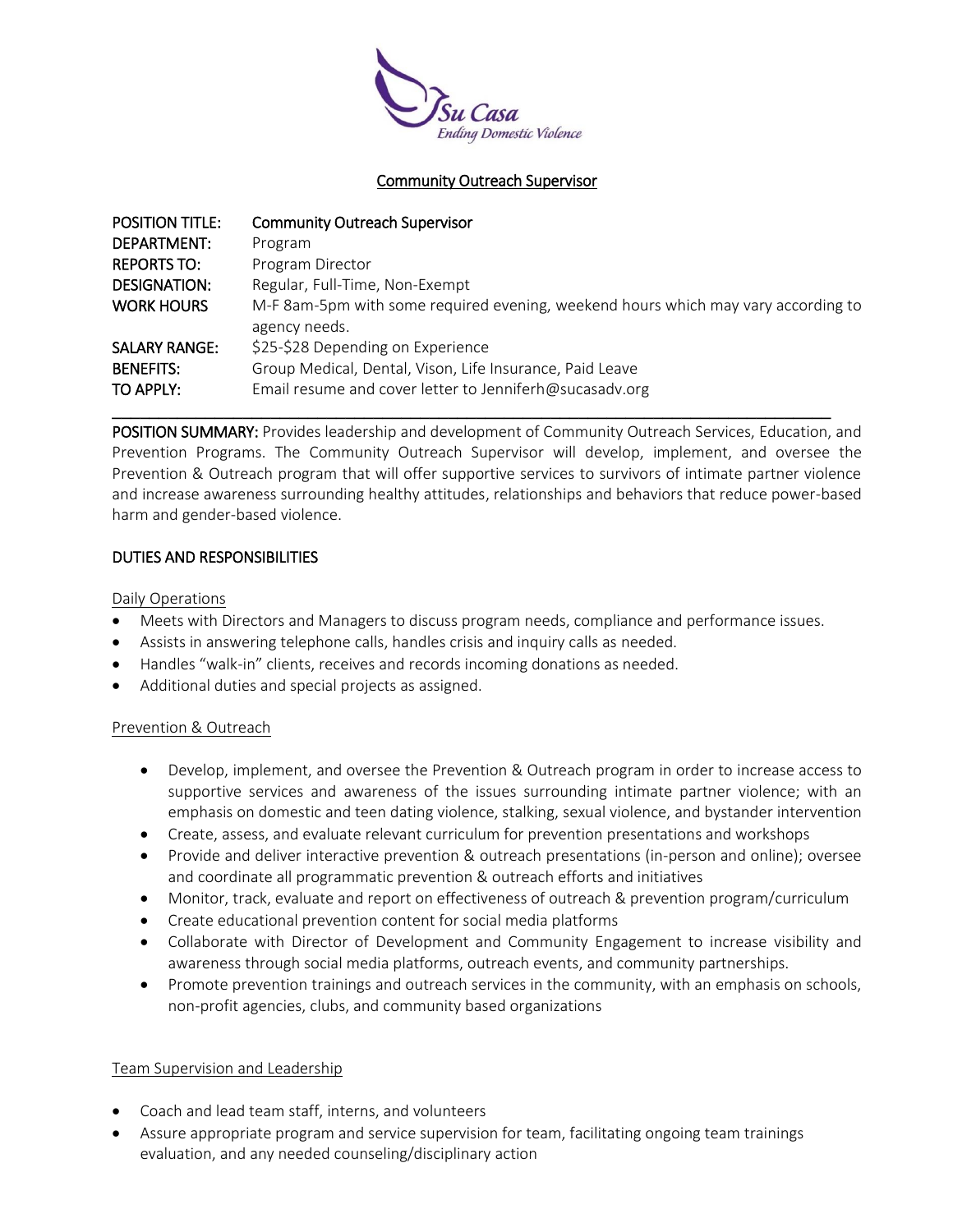# Leadership/Senior Management

- Collaborate with agency senior leadership in regard to operations, grant outcomes, reports, and grant proposals
- Submit timely monthly report to administration

# Quality Evaluation and Management

- Collaborate with leadership and management to ensure results-driven performance by evaluation of programs and services
- Create and distribute related reports, describing service outcomes for participants
- In collaboration with Program Director and Shelter Managers, ensure a positive collaborative relationship and meet with program leadership on a consistent basis to have open communication and a collaborative partnership
- Performs other duties as assigned

# Community Liaison

- Maintain effective, professional public relations; develop and enhance relationships with community partners
- Serve as Agency spokesperson at community meetings and networking events as directed by the Director of Development and Community Engagement

# MINIMUM QUALIFICATIONS

- Bachelor's Degree in Human Services, Social Work, Psychology, or related field and 2 years of related.
- Experience working in a non-profit field, specifically human services
- Experience working with victims of crime or vulnerable populations highly preferred.
- Demonstrated success in developing, evaluating, improving, and sustaining prevention & outreach services, including successful implementation and refinement of innovative programs and services
- Understanding of trauma theory, with experience in implementing trauma-informed service approaches is highly desirable
- Experience in grant writing, grant management, and professional writing is a plus.
- Excellent written and verbal communication and problem-solving skills
- Positive, effective, and professional (oral and written) communications and interactions with a wide range of individuals, including in emotionally charged and stressful situations
- Proven ability to interact, problem-solve, mediate, and manage people in a positive and constructive manner, including during emergency and stressful situations
- Ability to successfully prioritize and execute multiple tasks and/or projects, and ability to work independently and cooperatively as a team member
- Knowledge of the complexity of domestic violence (DV) issues for survivors and their children, with experience with survivors of domestic violence and child abuse or other trauma
- Certification from the 40-hour domestic-violence-services training required by the State of California or obtaining certification within 60 days of employment.
- Flexibility, such as regarding work setting, schedule, responsibilities, clients, and colleagues, and assistance with emergency situations as needed.
- Proficiency in Microsoft Office suite
- Bilingual in English/Spanish preferred
- Valid and current California driver's license, own vehicle; liability insurance, clean driving record, and ability to regularly drive between job sites
- Ability to meet Form I-9 requirements, with appropriate supporting documentation of the right to lawfully work in the U.S.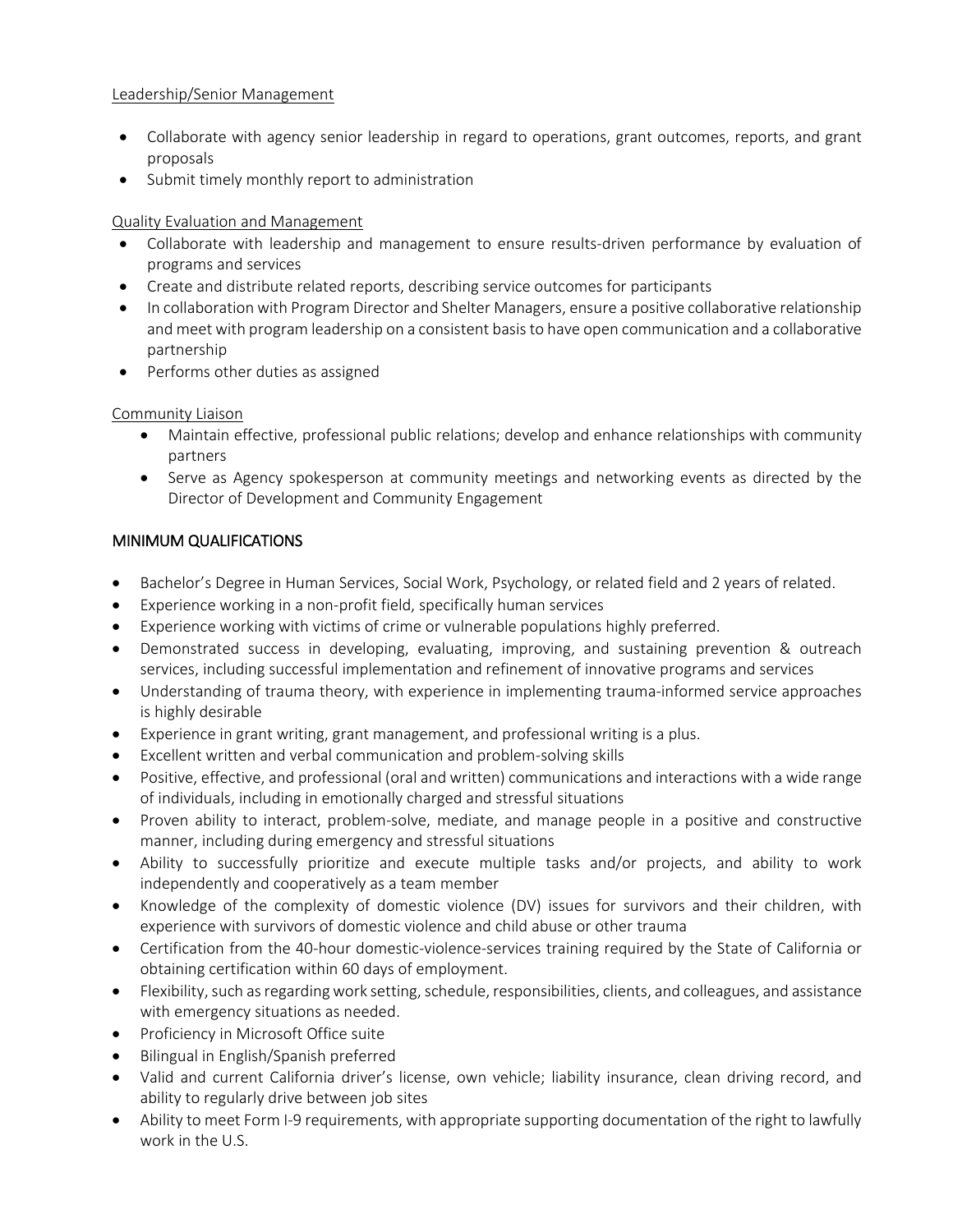# **COMPETENCIES**

*All employees, in performing their respective tasks and duties, are to perform quality work within deadlines, with or without direct supervision; interact professionally with other employees, clients, and community partners; work effectively as a team contributor on all assignments; and work independently while understanding the necessity for communicating and coordinating work efforts with other employees and organizations.*

Customer Service - Manage difficult or emotional customer situations; respond promptly to client needs; solicit client feedback to improve service; respond to requests for service and assistance; meet commitments.

Interpersonal Skills - Maintain confidentiality; listen to others without interrupting; keep emotions under control; remain open to others' ideas and trying new things.

Oral Communication - Speak clearly and persuasively in positive or negative situations; listen and obtain clarification; respond well to questions; participate in meetings.

Written Communication - Write clearly and informatively; edit work for spelling and grammar; able to read and interpret written information.

Teamwork - Exhibit objectivity and openness to others' views; give and welcome feedback; contribute to building a positive team spirit; put success of team above own interests.

Professionalism - Approach others in a tactful manner; react well under pressure; treat others with respect and consideration, regardless of status or position; accept responsibility for own actions; follow through on commitments.

Language Skills - Ability to read and interpret documents such as safety rules, operating and maintenance instructions, and procedure manuals; ability to write routine reports and correspondence; ability to speak effectively before groups of client, community partners, and colleagues.

RECOMMENDED: Su Casa is committed to providing equal employment opportunities to all employees and applicants, without regard to race, ethnicity, religion, color, sex (including pregnancy, childbirth, breastfeeding, and related medical conditions), gender, gender identity, gender expression, sexual orientation, national origin, ancestry, citizenship status, uniform service member and veteran status, marital status, pregnancy, age, protected medical condition, genetic information, disability, or any category protected by applicable federal, state., or local law. Su Casa will conform to the spirit, as well as to the letter, of all applicable laws and regulations. A member of Su Casa's administration will provide a copy of this policy upon request.

# EQUAL EMPLOYMENT OPPORTUNITY

Su Casa recognizes and supports its obligation to reasonably accommodate applicants and employees with physical or mental disabilities or religious beliefs or practices in order to allow them to perform the essential job functions. The Agency will provide a reasonable accommodation for any known physical or mental disability, and/or religious beliefs and observances, to the extent required by law, provided the requested accommodation does not create an undue hardship for the Agency, and/or does not pose a direct threat to the health or safety of the individual or others in the workplace. An individual requiring such accommodation must notify Human Resources.

#### Physical Demands

The physical demands described here are representative of those the employee must meet to successfully perform the essential functions of this job. Su Casa may make reasonable accommodations to enable individuals with disabilities to perform the essential functions.

While performing the duties of this job, the employee is regularly required to stand; walk; climb stairs; sit; use hands-to-finger, handle, or feel; reach with hands and arms and talk or hear. The employee is occasionally required to stoop, kneel, or crouch.